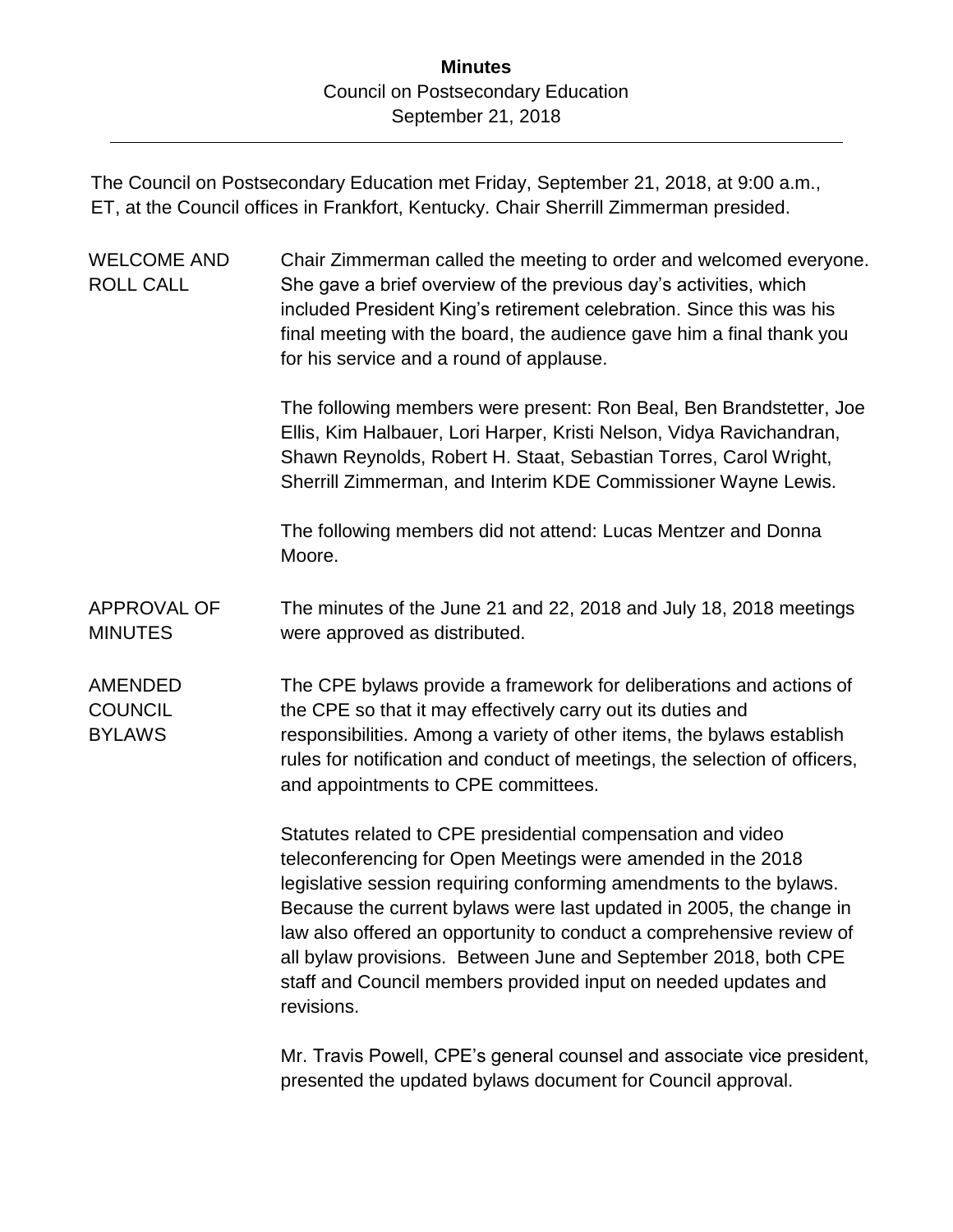MOTION: Mr. Beal moved the Council approve the bylaws as presented. Mr. Brandstetter seconded the motion.

Ms. Nelson suggested that Section VII.B.2. which states that meetings attended by teleconference are not eligible for per diem pay be removed for consistency.

AMENDED MOTION: Ms. Nelson moved that the bylaws be approved as presented with the deletion of Section VII.B.2. Dr. Staat seconded the motion.

VOTE: The amended motion was approved.

NEW ACADEMIC PROGRAMS KRS 164.020 (15) empowers the Council on Postsecondary Education to define and approve the offering of all postsecondary education technical, associate, baccalaureate, graduate, and professional degree, certificate, or diploma programs in the public postsecondary education institutions. At the meeting, Dr. Aaron Thompson, CPE's executive vice president and chief academic officer, presented one new academic program for approval.

University of Kentucky

• Bachelor of Arts in U.S. Culture and Business Practices (CIP 05.0102)

Dr. Anna Bosch, associate dean of the College of Arts and Sciences at the University of Kentucky attended the meeting and answer questions from the Council on the types of courses being offered in the program, whether it will require the addition of new faculty or additional expenses, and the employment potential for a graduate of the degree.

MOTION: Dr. Staat moved that the Council approve UK's new academic program as presented. Mr. Reynolds seconded the motion.

VOTE: The motion passed unanimously.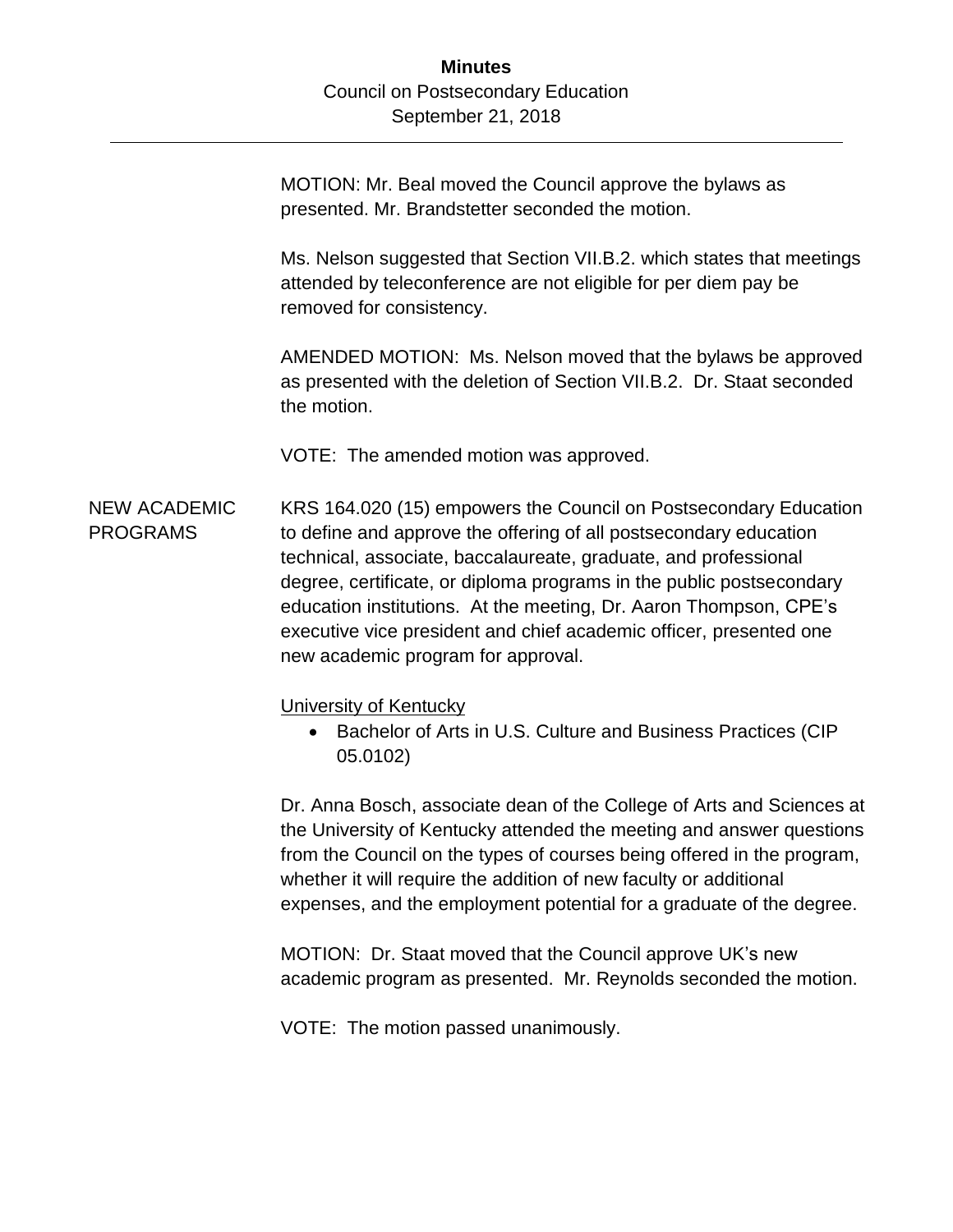| <b>INTERIM CAPITAL</b><br><b>PROJECTS</b> | Mr. Shaun McKiernan, CPE's senior associate for finance and<br>administration presented two interim capital projects for Kentucky State<br>University (KSU):                                                                                                                                                                                                                                                                                                                                                                                                                                                                                                                                                                                                                                                                               |
|-------------------------------------------|--------------------------------------------------------------------------------------------------------------------------------------------------------------------------------------------------------------------------------------------------------------------------------------------------------------------------------------------------------------------------------------------------------------------------------------------------------------------------------------------------------------------------------------------------------------------------------------------------------------------------------------------------------------------------------------------------------------------------------------------------------------------------------------------------------------------------------------------|
|                                           | 1. Renovation of Hunter Hall - Convert the 24,700 square foot<br>dormitory to office, classroom, and laboratory space, which will<br>be occupied by KSU's land grant program. Hunter Hall was<br>closed last year due to maintenance issues. This project will be<br>funded with \$2,296,500 of federal funds and is expected to take<br>18 months to complete.<br>2. Mechanical repair of Old Young Hall, also known as "The Halls"<br>- Will focus on the repair of the heating, ventilation, and air<br>conditioning system and the fire alarm system. This 319-bed,<br>61,400 square foot dormitory was closed in 2013 due to concern<br>for residents' health and safety, but with these repairs should be<br>re-opened for the 2019 fall semester. It is estimated to require<br>\$2,100,000 of agency restricted funds to complete. |
|                                           | As required by statute, the Finance and Administration Cabinet will<br>oversee the design and implementation of these projects. The projects<br>were approved by the KSU Board of Regents on September 6.                                                                                                                                                                                                                                                                                                                                                                                                                                                                                                                                                                                                                                  |
|                                           | Mr. Greg Rush, KSU's special assistant to the president, answered<br>questions regarding the current residential occupancy levels of KSU<br>dormitory, if additional renovation will be needed following the<br>completion of the projects, and if the additional beds will bring in<br>additional revenue.                                                                                                                                                                                                                                                                                                                                                                                                                                                                                                                                |
|                                           | MOTION: Dr. Staat moved that Council approve KSU's two interim<br>capital projects: (1) renovation of Hunter Hall and (2) mechanical repair<br>of Old Young Hall. Ms. Ravichandran seconded the motion.                                                                                                                                                                                                                                                                                                                                                                                                                                                                                                                                                                                                                                    |
|                                           | VOTE: The motion passed.                                                                                                                                                                                                                                                                                                                                                                                                                                                                                                                                                                                                                                                                                                                                                                                                                   |
| <b>COMMON</b><br><b>APPLICATIONS</b>      | On April 27, the CPE Board approved a resolution directing staff to<br>"work with campus leaders to explore the feasibility of a common<br>application to public postsecondary campuses in Kentucky." Council                                                                                                                                                                                                                                                                                                                                                                                                                                                                                                                                                                                                                              |

staff then worked with the campus chief academic officers of the public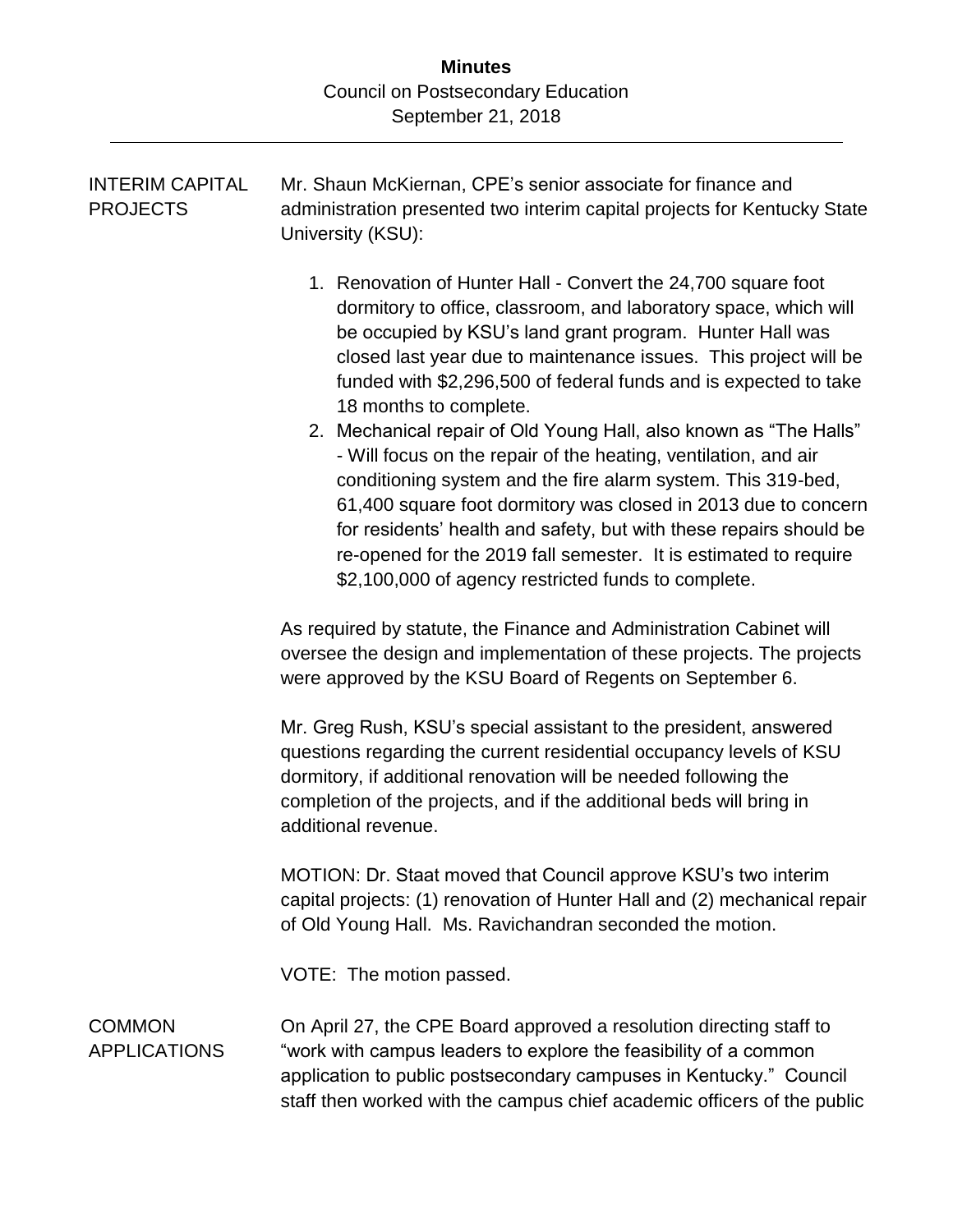universities to gauge their interest in pursuing a Kentucky common application. Additionally, a survey was distributed to university CAOs, public admissions directors, directors of enrollment, and registrars.

Ms. Melissa Young, CPE's director of grants development and special projects, provided an update on the Council's work and presented the recommendation that the Council form a work group to further research the options and potential costs associated with a common application for Kentucky.

Ms. Ravichandran stated she would like to include KCTCS and the private universities in the statewide common application so there is a seamless pathway. Ms. Nelson stated that the Kentucky Higher Education Assistance Authority should be involved in the development process, as well as the Kentucky Department of Education. Morehead State University's president Jay Morgan and Eastern Kentucky University's president Michael Benson both stated they wanted to include their campus enrollment and admission employees in the process as well.

Commissioner Lewis stated moving to a common application is a positive move and will help with developing a common language and process between the K-12 and postsecondary education community. Finally, Dr. Ellis wanted to ensure that the final product be both webbased and a mobile "app".

MOTION: Dr. Ellis moved that the staff form a work group to further research options and identify potential costs and funding sources in the development of a common application. Ms. Harper seconded the motion.

VOTE: The motion passed.

Chair Zimmerman appointed the following Council members to serve on the Common Application work group: Vidya Ravichandran (will serve as chair), Kristi Nelson, Robert Staat, and Wayne Lewis.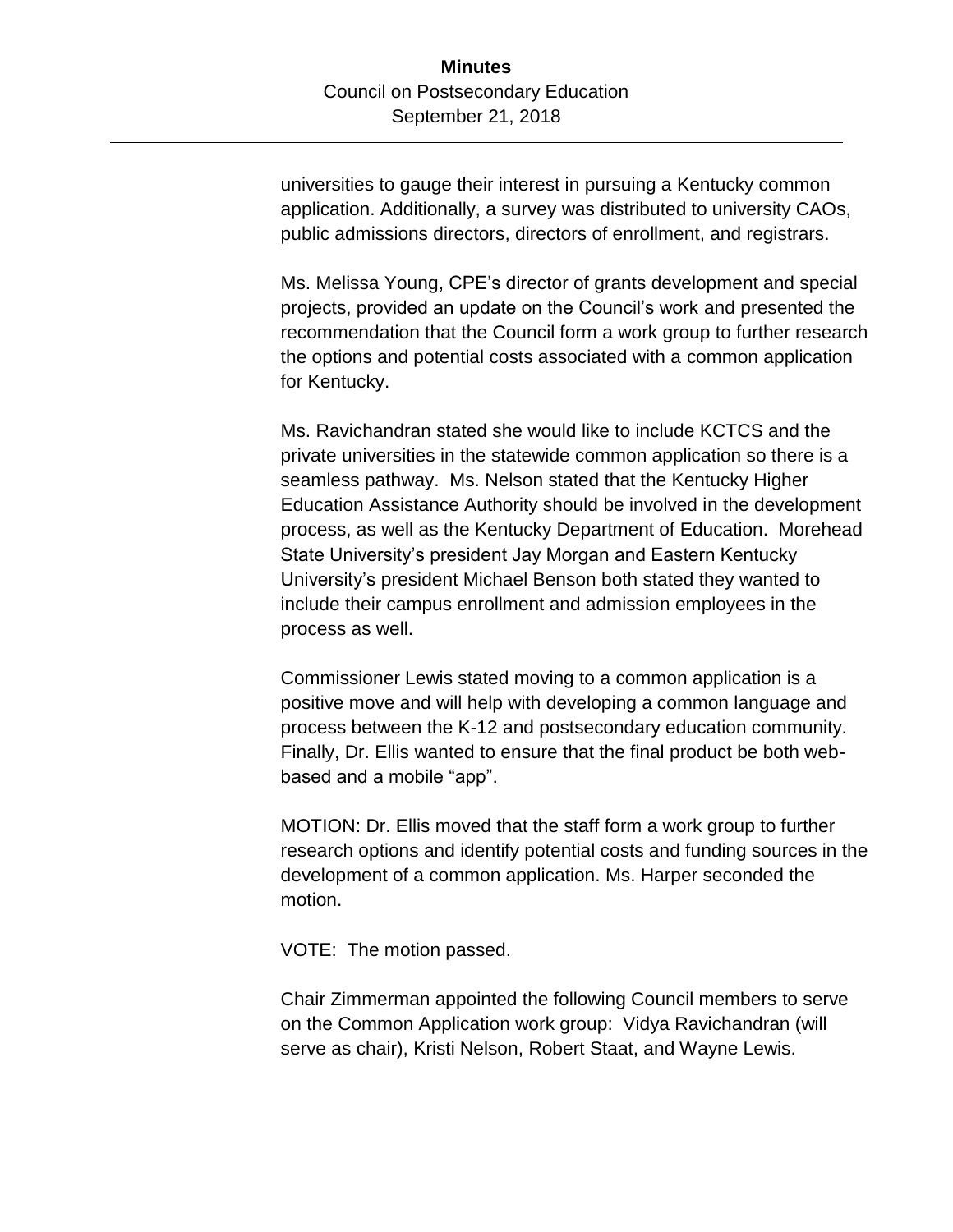## **Minutes** Council on Postsecondary Education September 21, 2018

| <b>CPE</b><br>PRESIDENT'S<br><b>REPORT TO THE</b><br><b>COUNCIL</b>                            | A written report from President King was provided in the agenda book.<br>Highlights included an update on the presentation to the Interim Budget<br>Review Subcommittee on Education on the adopted performance<br>funding model and the progress of the two contract spaces work<br>groups, which were formed under the direction of the 2018 Legislative<br>Budget Bill.                                                                                       |
|------------------------------------------------------------------------------------------------|------------------------------------------------------------------------------------------------------------------------------------------------------------------------------------------------------------------------------------------------------------------------------------------------------------------------------------------------------------------------------------------------------------------------------------------------------------------|
| <b>COMMISSIONER</b><br>OF EDUCATION<br><b>REPORT</b>                                           | A written report from Commissioner Lewis was provided in the agenda<br>book. He provided additional highlights on the approval of the updated<br>high school graduation requirements, the release of the 2017-18<br>academic year test results, and clarification on the action taken by the<br>Educational Professional Standards Board to remove the requirement<br>that teachers obtain a master's degree to keep their teacher<br>certification in Kentucky. |
| <b>EXECUTIVE</b><br><b>SESSION</b>                                                             | MOTION: Ms. Nelson moved that the Council go into executive<br>discussion to discuss a matter involving potential litigation pursuant to<br>KRS 61.810(1)(c). Dr. Staat seconded the motion.                                                                                                                                                                                                                                                                     |
|                                                                                                | VOTE: The motion passed.                                                                                                                                                                                                                                                                                                                                                                                                                                         |
|                                                                                                | The Council remained in executive session for 50 minutes.                                                                                                                                                                                                                                                                                                                                                                                                        |
|                                                                                                | MOTION: Ms. Nelson moved that the Council go back into open<br>session. Dr. Staat seconded the motion.                                                                                                                                                                                                                                                                                                                                                           |
|                                                                                                | VOTE: The motion passed.                                                                                                                                                                                                                                                                                                                                                                                                                                         |
|                                                                                                | Chair Zimmerman confirmed that no action was taken in executive<br>session and all discussion pertained to the matter identified in the<br>motion.                                                                                                                                                                                                                                                                                                               |
| <b>UPDATE ON</b><br><b>DUAL CREDIT:</b><br>POLICY,<br><b>PROGRAM AND</b><br><b>SCHOLARSHIP</b> | Dr. Thompson and Dr. Dawn Offutt, CPE's senior associate for<br>academic affairs, provided an update on CPE's work on dual credit.<br>Dr. David Mahan, CPE's associate vice president for information,<br>research and analysis, supplemented the discussion with associated<br>data and interactive dashboard.                                                                                                                                                  |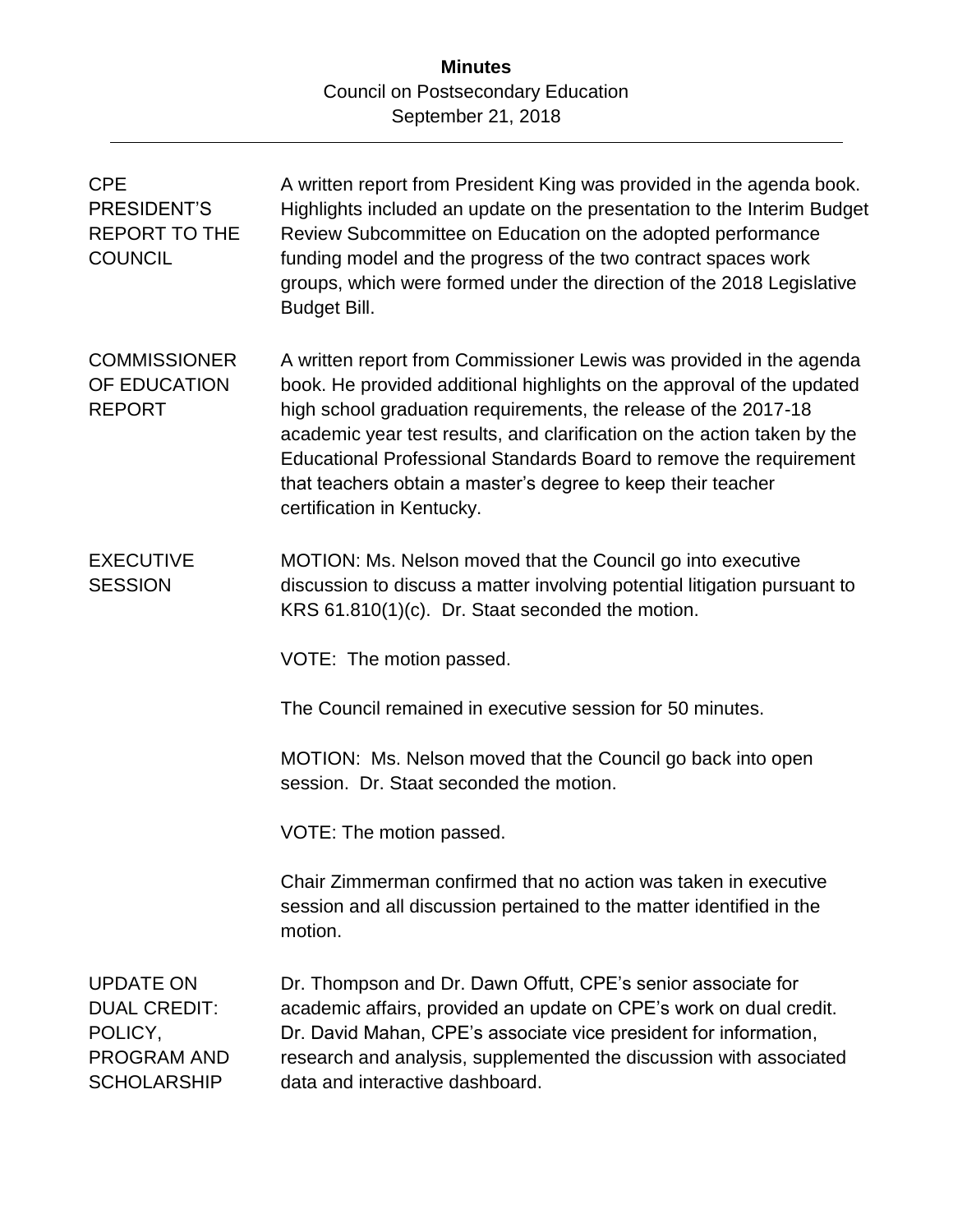The implementation of the Dual Credit Policy and the Dual Credit Scholarship Program in 2016 had a significant impact on the number of credit hours awarded for dual credit and dual enrollment courses in Kentucky. Additionally, dual credit course offerings and student enrollment have increased substantially over the last three years. Two key developments have led to those gains:

- 1. Implementation of the Dual Credit Policy in 2016, which included the establishment of the Dual Credit Advisory Council, whose purpose is to oversee the implementation of the policy, recommend a model for financing affordable dual credit coursework, and create an accountability system for monitoring the progress in creating access to dual credit and other opportunities that lead to college credit during high school.
- 2. Establishment of the Dual Credit Scholarship Program in 2016, which allows every Kentucky high school student to earn dual credit for up to two college courses, at no cost to the student.

Dr. Thompson brought forward several considerations and discussion points:

- Are we offering the right mix of courses?
- Is Kentucky's financial model for dual credit sustainable?
- Is there adequate access to the right courses?
- Is the pipeline for qualified instructors sufficient?

Further discussion centered on the effect of dual credit on the overall college-going rate, if participation in dual credit courses is increasing completion rates, and the balance of affordability to the student versus the campus's ability to sustain the cost of the courses. Dr. Mahan also walked through the data portal with Council members to show how they can review additional data on the matter.

Commissioner Lewis added that on the K-12 side that while some districts may not have high dual credit participation, those districts may have a greater participation in Advance Placement (AP) courses. He stated that it's a delicate balance to ensure that dual credit and AP courses are seen as complimentary and not competition.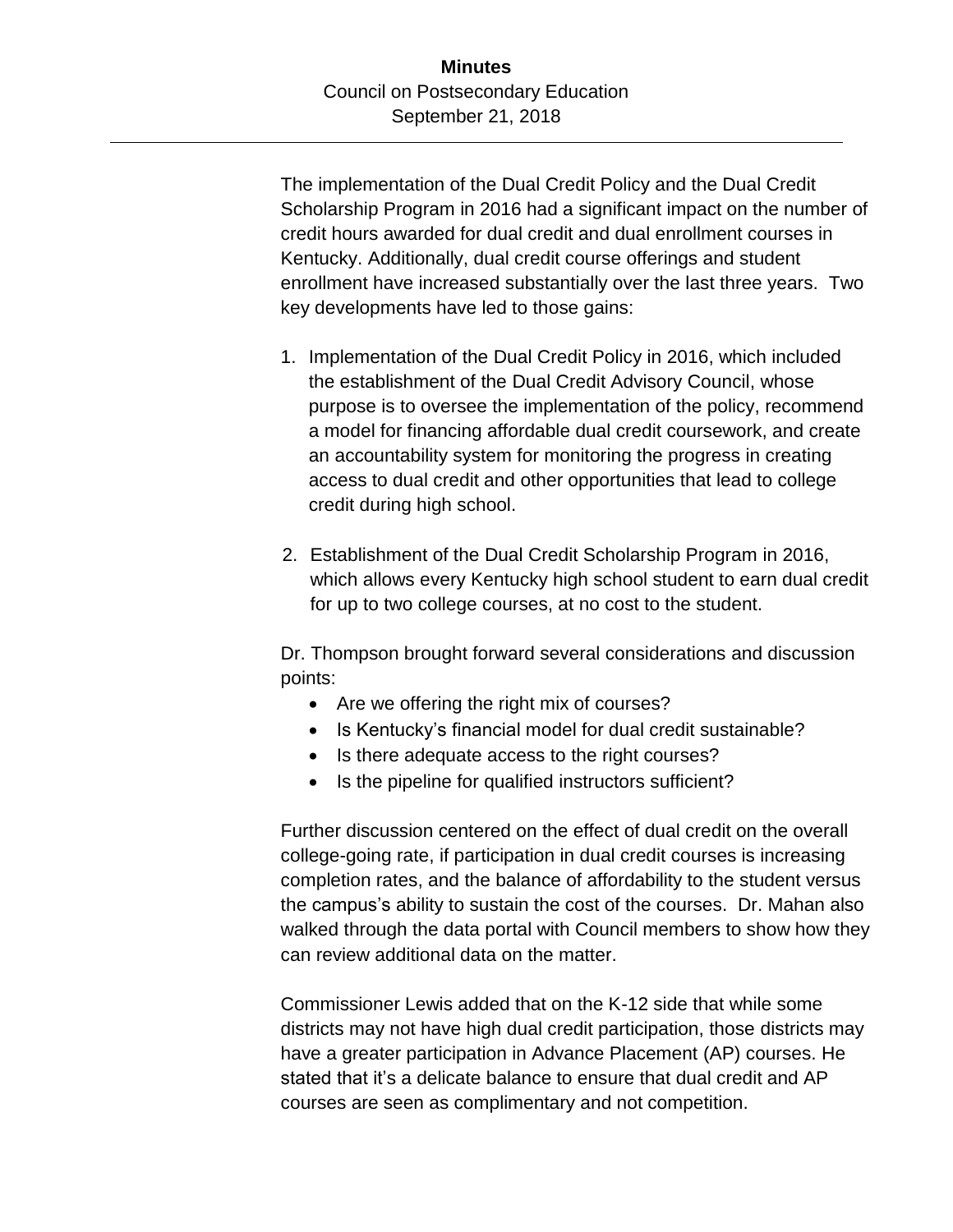Dr. Thompson also pointed out that while Kentucky still has improvements to make, he stated that other states use Kentucky as a model of leadership to follow.

Finally, Commissioner Lewis briefed the Council on the Work Ready Kentucky Scholarship's new benefit of up to two CTE courses for high school students, and stated that it can be combined with the dual credit scholarship. Ms. Halbauer emphasized that marketing to the students through the appropriate channels should be a priority when building the comprehensive communications plan.

STRENGTHENING **PARTNERSHIPS** AND ALIGNMENT **BETWEEN HIGHER** EDUCATION AND **WORKFORCE** 

PART 1 OF 5: THE ON-RAMP INITIATIVE

The 2016-21 Statewide Strategic Agenda sets forth a long-term, ambitious goal for the state of Kentucky: by the year 2030, 60 percent of Kentucky's adults will have a high quality postsecondary degree or certificate that is aligned with the state's workforce needs. Achieving this goal will take multiple strategies and this is a five part series that will focus on several programs and strategies that highlight postsecondary education's efforts to prepare students for dynamic, meaningful careers and respond to the needs of Kentucky employers. The five parts of the series includes an exploration of the following:

- 1. The On-Ramp Initiative
- 2. The Quality Assurance Commons
- 3. Career Services
- 4. Curricular Pathways
- 5. The Four-Year Degree

Reecie Stagnolia, vice president for KY Skills U, and Dr. Jay Box, president of the Kentucky Community and Technical College (KCTCS), presented a new initiative that is being implemented to address America's skill gap: The On-Ramp Initiative.

KY Skills U and KCTCS have collaborated on this initiative to provide more succinct pathways to assist adult without a high school diploma toward a credential and/or degree that leads to viable long-term employment through multiple "exit ramps". This is accomplished though co-enrollment in one of the top five career and technical programs that aligns with sectors that utilize the Work Ready Kentucky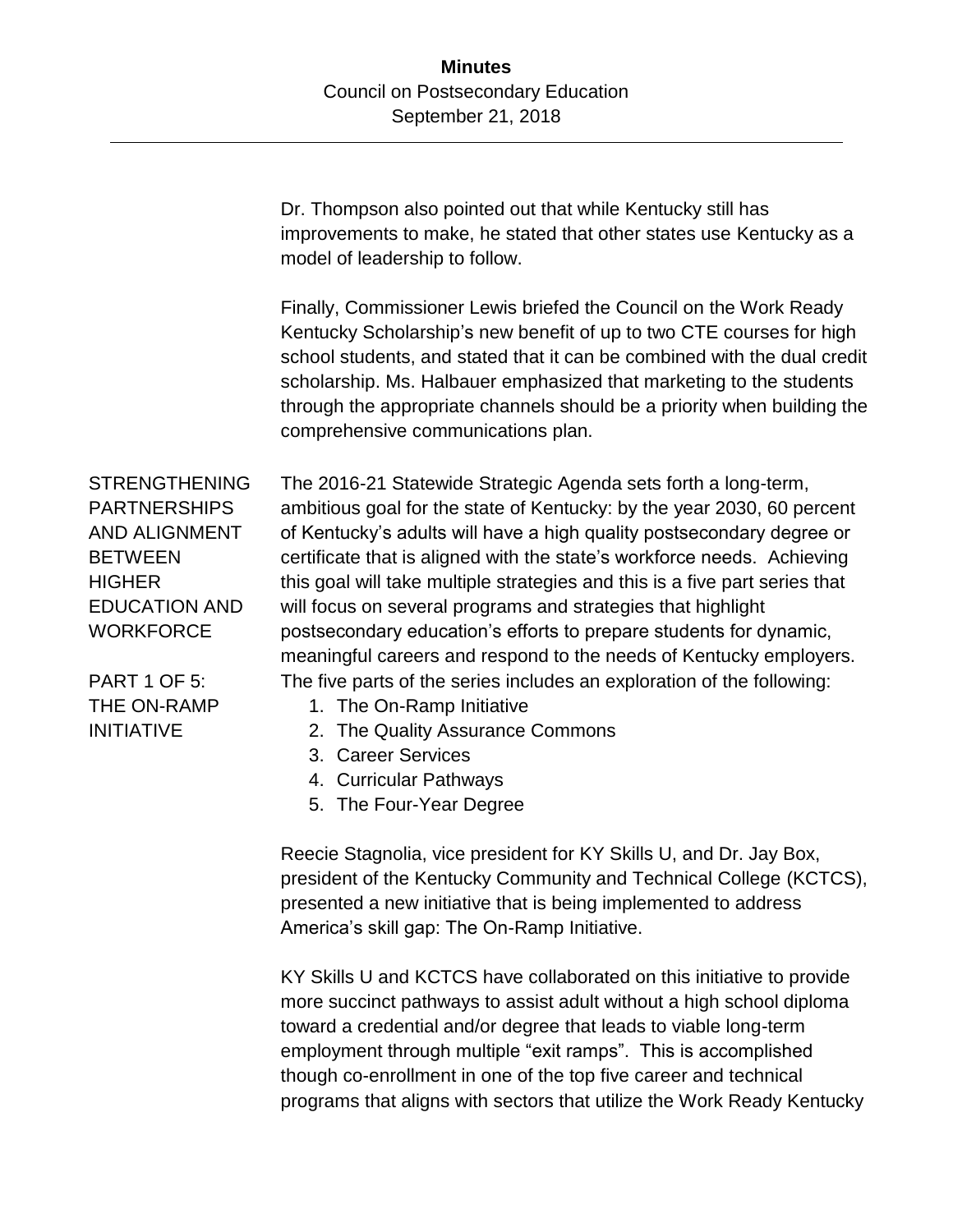|                                                                                        | Scholarship. As a result, the adult student can obtain both their GED<br>and a certificate (at minimum) through one seamless pathway.                                                                                                                                                                                                                                                                                                                                                                                                                                               |
|----------------------------------------------------------------------------------------|-------------------------------------------------------------------------------------------------------------------------------------------------------------------------------------------------------------------------------------------------------------------------------------------------------------------------------------------------------------------------------------------------------------------------------------------------------------------------------------------------------------------------------------------------------------------------------------|
|                                                                                        | Discussion was held around the types of jobs currently held by those<br>who do not yet have their high school diploma as well as how to<br>encourage adults to get on the "On-Ramp" and take those first steps to<br>join or rejoin the workforce                                                                                                                                                                                                                                                                                                                                   |
| PREVIEW OF<br>2018 STRATEGIC<br><b>AGENDA</b><br><b>CAMPUS</b><br><b>PRESENTATIONS</b> | Ms. Nimocks discussed the schedule of 2018 campus Strategic<br>Agenda presentations. In previous years, each campus president<br>presented to the board on a rotational basis with two to three<br>campuses presenting at each Council meeting. Per the board's<br>request at the February 2018 retreat, the 2018 presentations will be<br>held on the following schedule:<br>Comprehensive four-year universities - November 15, 2018<br>$\bullet$<br>Research four-year universities - November 16, 2018<br>$\bullet$<br>KCTCS two-year colleges - February 21, 2019<br>$\bullet$ |
| <b>COMMITTEE ON</b><br><b>EQUAL</b><br><b>OPPORTUNITES</b><br><b>REPORT</b>            | A written report of the activities of the CEO meeting on July 23, 2018<br>was provided in the agenda book.                                                                                                                                                                                                                                                                                                                                                                                                                                                                          |
| <b>CPE PRESIDENT</b><br><b>SEARCH</b><br><b>COMMITTEE</b><br><b>REPORT</b>             | Ron Beal, chair of the committee, briefed the Council on the work of<br>the committee and search firm to-date and next steps in the process.<br>The committee met on September 20 to discuss the applicants and<br>select semifinalists. The remaining dates of the committee are:<br>October 3-4 – Interviews with semifinalists<br>October 16 – Selection of finalists<br>Late October – Finalist interviews and selection of President-<br>$\bullet$<br>elect.                                                                                                                   |
| <b>REPORTS FROM</b>                                                                    | Reports from the institutions were provided in the agenda book.                                                                                                                                                                                                                                                                                                                                                                                                                                                                                                                     |

INSTITUTIONS

Reports from the institutions were provided in the agenda book.